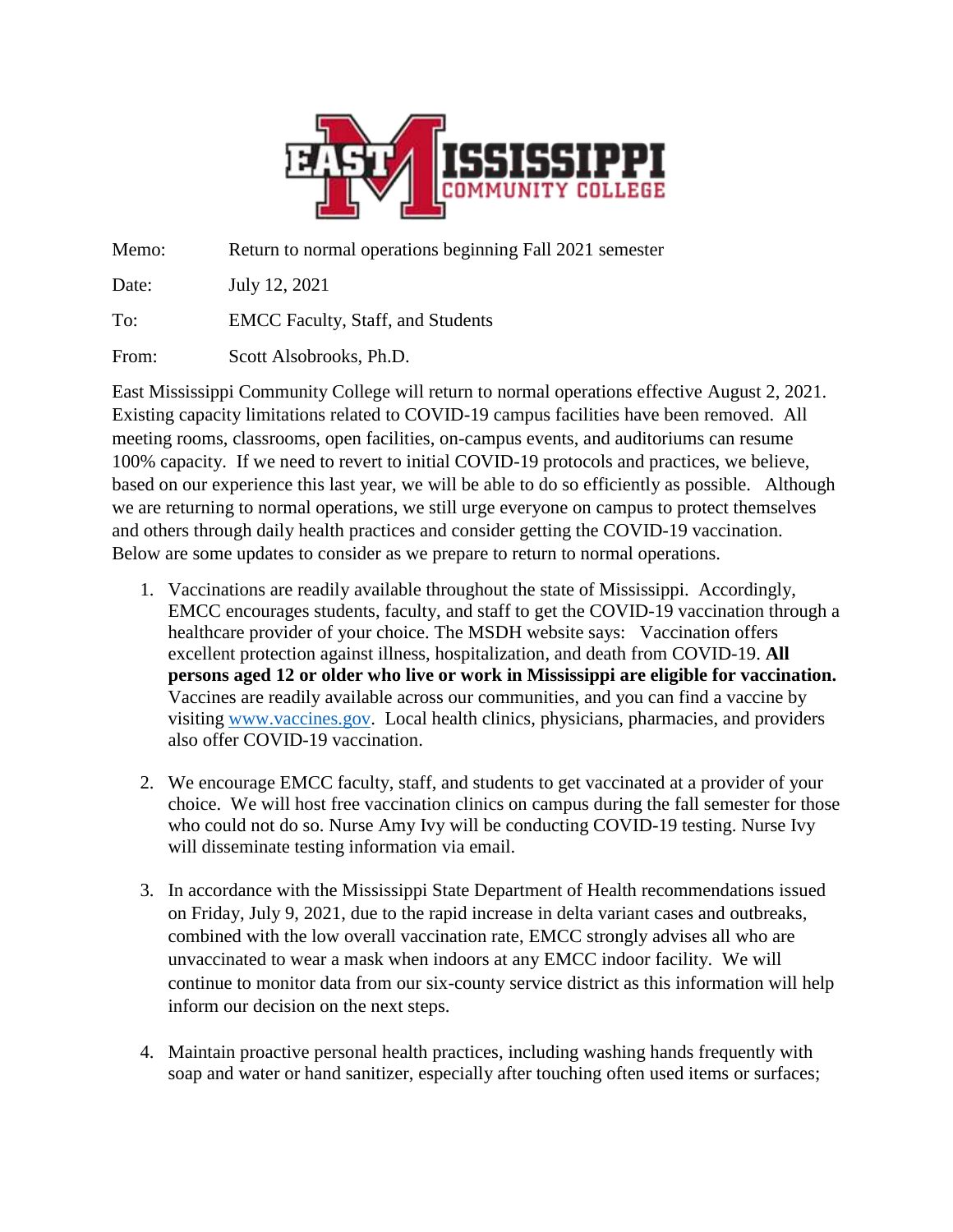refraining from touching your face; sneezing or coughing into a tissue or the inside of your elbow; and disinfecting frequently used items and surfaces as much as possible.

5. Guidance for exposure as of July 2021 (CDC): If you are fully vaccinated, and it has been 2 or more weeks since your final dose in the vaccine series, and you've been around someone who has COVID-19, you do not need to stay away from others or get tested unless you have symptoms. Employees and students who are otherwise exposed or test positive for COVID-19 are required to quarantine (for exposure) or isolate (for positive tests).

When to quarantine for exposure:

- People who have been in [close contact](https://www.cdc.gov/coronavirus/2019-ncov/php/contact-tracing/contact-tracing-plan/appendix.html#contact) with someone who has COVID-19 excluding people who have had COVID-19 within the past 3 months or [who are](https://www.cdc.gov/coronavirus/2019-ncov/vaccines/fully-vaccinated.html)  [fully vaccinated.](https://www.cdc.gov/coronavirus/2019-ncov/vaccines/fully-vaccinated.html)
- People who have tested positive for COVID-19 within the past 3 months and recovered do not have to quarantine or get tested again as long as they do not develop new symptoms.
- People who develop symptoms again within 3 months of their first bout of COVID-19 may need to be tested again if there is no other cause identified for their symptoms.
- People who have been in close contact with someone who has COVID-19 are not required to quarantine if they have been [fully vaccinated](https://www.cdc.gov/coronavirus/2019-ncov/vaccines/fully-vaccinated.html) against the disease and show no symptoms.

What counts as [close contact?](https://www.cdc.gov/coronavirus/2019-ncov/php/contact-tracing/contact-tracing-plan/appendix.html#contact)

- You were within 6 feet of someone who has COVID-19 for a total of 15 minutes or more
- You provided care at home to someone who is sick with COVID-19
- You had direct physical contact with the person (hugged or kissed them)
- You shared eating or drinking utensils
- They sneezed, coughed, or somehow got respiratory droplets on you.

Stay home and monitor your health

- Stay home for 14 days after your last contact with a person who has COVID-19.
- Watch for fever (100.4◦F), cough, shortness of breath, or [other symptoms](https://www.cdc.gov/coronavirus/2019-ncov/symptoms-testing/symptoms.html) of COVID-19
- If possible, stay away from others, especially people who are at [higher risk](https://www.cdc.gov/coronavirus/2019-ncov/need-extra-precautions/people-at-higher-risk.html) for getting very sick from COVID-19

For those who have tested positive, you must follow these guidelines.

For those who **tested positive with symptoms,** you can be with others after

- At least 10 days since symptoms first appeared and
- At least 24 hours with no fever without fever-reducing medication and
- Other symptoms of COVID-19 are improving.

For those who **tested positive without symptoms,** you can be with others after

• 10 days have passed since the date you had your positive test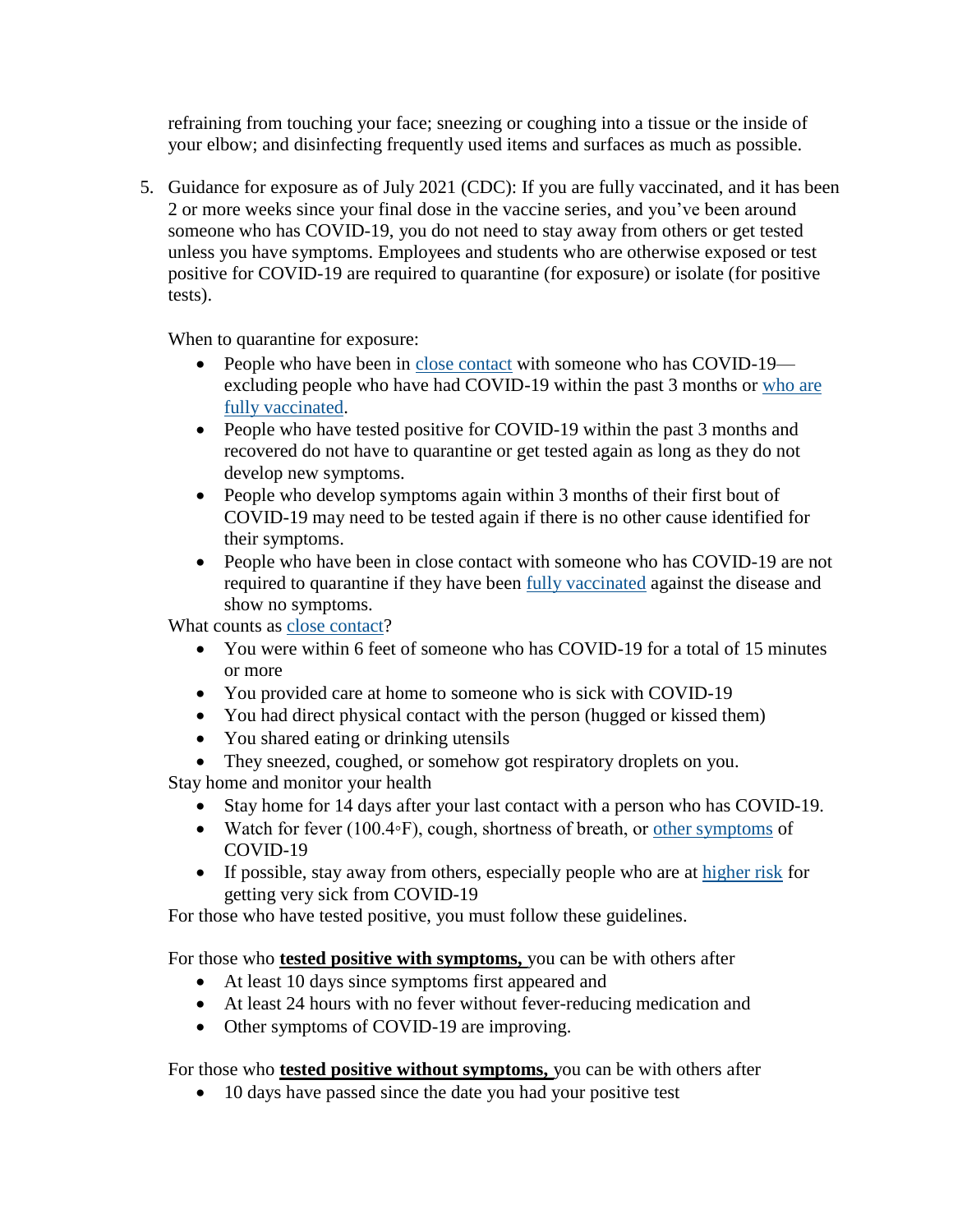- If you develop symptoms after testing positive, follow the guidance above for "I think or know I had COVID, and I had symptoms."
- 6. Unless traveling to an area with travel restrictions, all COVID-19 traveling restrictions may return to normal. Individuals should be aware of conditions that exist at their destination as well as their mode of transportation.
- 7. EMCC will continue to have temperature stations, sanitization stations, masks, and other resources available to help mitigate the spread of COVID-19. Those who want or need a mask and additional supplies may contact your respective dean of student's office.
- 8. Students are expected to attend all classes, labs, and clinical as prescribed. Students are solely responsible for keeping up with their attendance. Because of the uncertainties of the COVID-19 pandemic and other unknowns, students should try their best to stay upto-date with their attendance and assignments. If you can't attend class, communicate with your instructors asap. If circumstances require an absence, then students should note that all absences are either excused or unexcused.
	- Excused absences are those incurred when students miss class due to:
		- a. personal illness;
		- b. immediate family illness;
		- b. death in the family;
		- c. inclement weather;
		- d. officially representing the college;
		- e. serving on jury duty;
		- f. participating in military activities;
		- g. fulfilling approved legal requirements.
	- All other reasons for missing class are considered unexcused, including, but not limited to, transportation problems, work, or vacation. These situations are why students are allowed a certain number of unexcused absences, and these should not be wasted.
	- An instructor reserves the right to verify the validity of an excuse submitted by a student, for example, a doctor's excuse, legal notes, etc. This documentation must be presented to the instructor at the class meeting following the absence. Failure to do so will result in an unexcused absence.